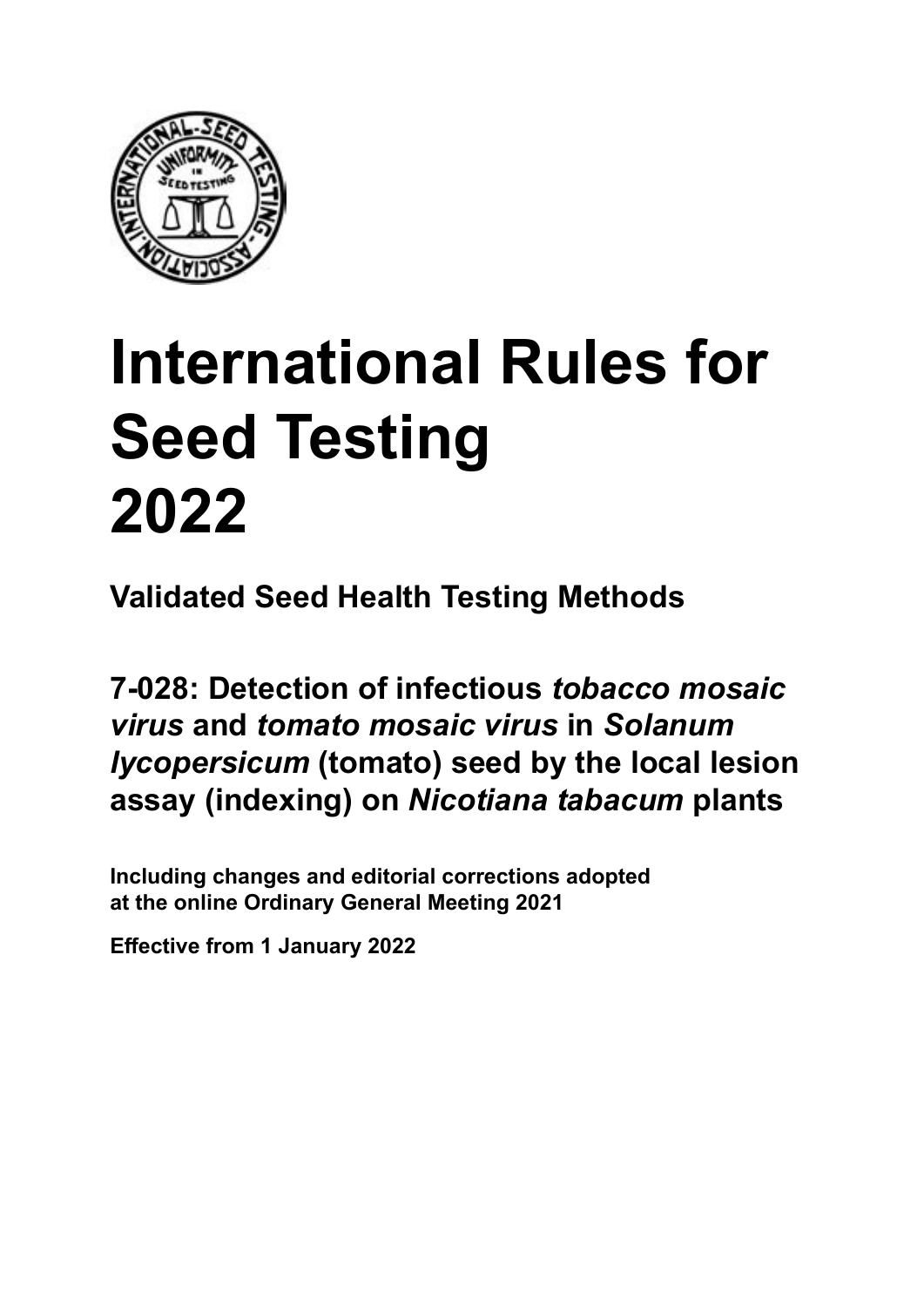## **Validation reports**

See References. Copies are available by e-mail from the<br>ISTA Secretariat at ista.office@ista.ch. ISTA Secretariat at ista.office@ista.ch.

lems relating to this method to the ISTA Seed Health Com-<br>mittee, c/o ISTA Secretariat. mittee, c/o ISTA Secretariat.<br>i Please send comments, suggestions or reports of prob-

## **Limitation de responsabilité Disclaimer**

Whilst ISTA has taken care to ensure the accuracy of the<br>methods and information described in this method description, ISTA shall not be liable for any loss or damage, etc.<br>resulting from the use of this method.<br>. resulting from the use of this method. Whilst ISTA has taken care to ensure the accuracy of the methods and information described in this method descrip-<br>tion, ISTA shall not be liable for any loss or damage, etc. tion, ISTA shall not be liable for any loss or damage, etc.<br>resulting from the use of this method.

## **Medidas de seguridad Sicherheitsmaßnahmen Sécurité Safety precautions**

Ensure you are familiar with hazard data and take Ensure you are familiar with hazard data and take<br>appropriate safety precautions, especially during weighing out of ingredients. It is assumed that persons carrying out this test are in a laboratory suitable for carrying out microbiological procedures and familiar with the principles of Good Laboratory Practice, Good Microbiological Practice, and aseptic techniques. Dispose of all waste materials in an appropriate way (e.g. autoclaving, disinfection) and in accordance with local health, environmental and safety regulations. Glade 7: Validated Deed Health Testing holesdos<br>
Gallet Corresponds<br>
Validation responds with a statistic by e-mail four ole Simuar you are Smiths related blue and distinguished<br>
Simual Person at the consistent of the Corr microbiological procedures and familiar with the principles<br>of Good Laboratory Practice, Good Microbiological Practice,<br>and aseptic techniques. Dispose of all waste materials in<br>an appropriate way (e.g. autoclaving, disinf fallstoffe sind auf geeignete Weise und entsprechend der vor Ort über der vor Ort über und Umwelt- und Umwelt-<br>Eine und Umwelt-Effective Counter of Nicholas Devel Teach Teach Teach Devel<br>
Yaristandino reports<br>
Yaristandino reports<br>
Semente Revise sanitale by e-real form one Some year and carb case of the based delayed by<br>
Since Reventees at also d of Good Laboratory Practice, Good Microbiological Practice,<br>and aseptic techniques. Dispose of all waste materials in<br>an appropriate way (e.g. autoclaving, disinfection) and in Validation reports<br>
Since The Texture 1988 and the system of the Since Theorem and the Since Theorem and the system of the Since The Since The Since The Since The Since The Since The Since The Since The Since The Since The Ensure you are familiar with hazard data and take<br>appropriate safety precautions, especially during weighing<br>out of ingredients. It is assumed that persons carrying<br>out this test are in a laboratory suitable for carrying o

## **Nota sobre el uso de traducciones Anmerkung zur Benutzung der Übersetzungen Note on the use of the translations**

The electronic version of the International Rules for Seed Testing includes the English, French, German and Spanish versions. If there are any questions on interpretation of the ISTA Rules, the English version is the definitive version. The electronic version of the International Rules for Seed Testing includes the English,<br>French, German and Spanish versions. If there are any questions on interpretation of the<br>ISTA Rules, the English version is the defin The electronic version of the International Rules for Seed Testing includes the English,<br>French, German and Spanish versions. If there are any questions on interpretation of the

Published by **Extending Association (ISTA)** The International Seed Testing Association (ISTA) Zürichstr. 50, CH-8303 Bassersdorf, Switzerland

© 2022 International Seed Testing Association (ISTA)

Alle Rechte vorbehalten. Kein Teil dieses Werkes darf in irgendwelcher Form oder durch Online ISSN 2310-3655

All rights reserved. No part of this publication may be reproduced, stored in any retrieval All rights reserved. No part of this publication may be reproduced, stored in any retrieval<br>system or transmitted in any form or by any means, electronic, mechanical, photocopying,<br>recording or otherwise, without prior per recording or otherwise, without prior permis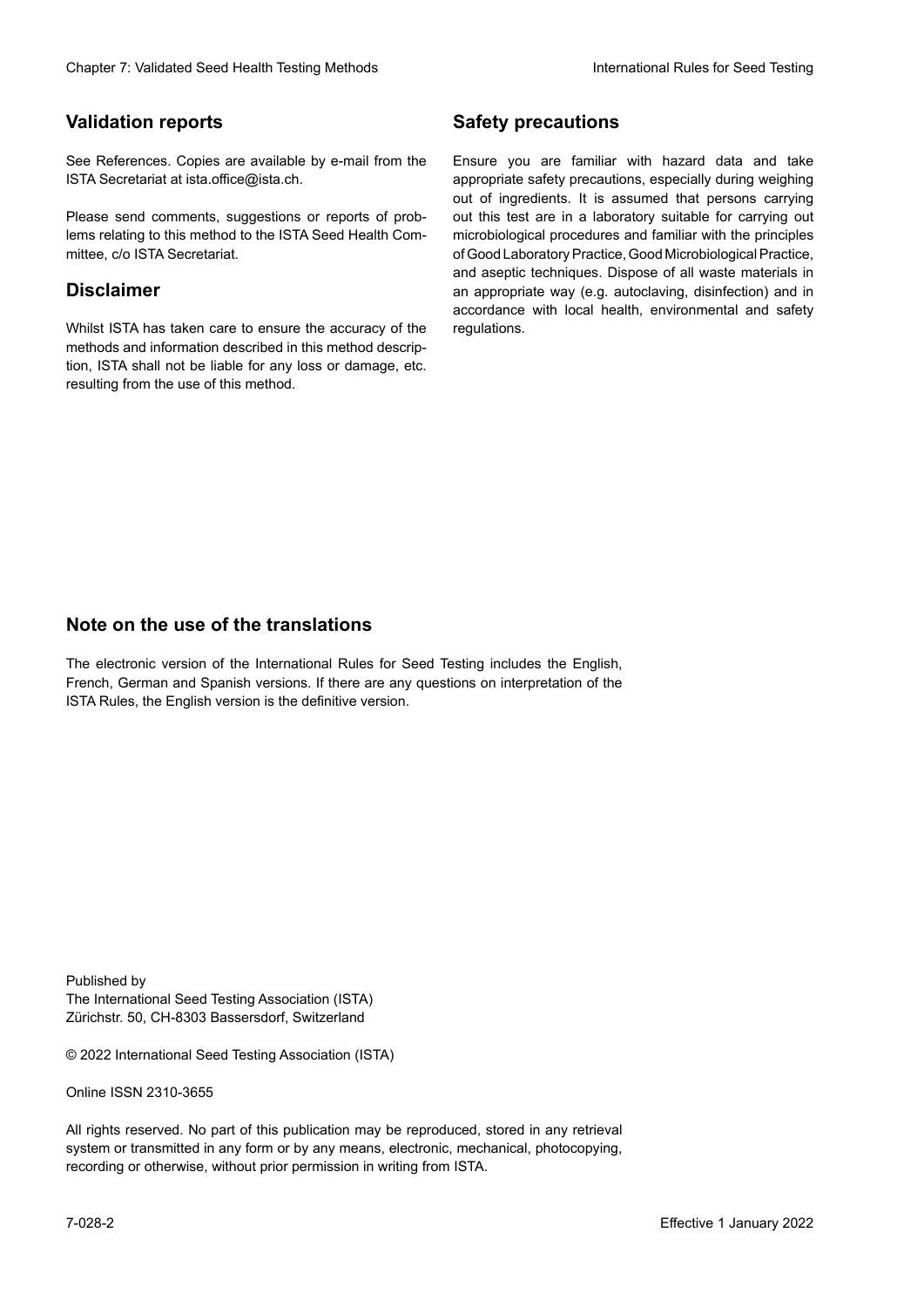## 7-028: Detection of infectious *tobacco mosaic virus* and tomato mosaic virus in Solanum lycopersicum (tomato) seed by the local lesion assay (indexing) on *Nicotiana* **de lesiones locales (indexaje) en plantas de** *Nicotiana*  **(Indexierung) an Pflanzen von** *Nicotiana tabacum* **(indexage) sur plantes de** *Nicotiana tabacum tabacum* **plants**

**Hospedante:** *Solanum lycopersicum* L. *tomato mosaic virus* (ToMV) *mosaic virus* (ToMV) *mosaic virus* (ToMV)  $\frac{p}{p}$ **Wirtspflanze:** *Solanum lycopersicum* L. **Hôte :** *Solanum lycopersicum* L. **Host:** *Solanum lycopersicum* L. **Krankheitserreger:** *Tobacco mosaic virus* (TMV); **Pathogène(s) :** *Tobacco mosaic virus* (TMV) ; *tomato* **Pathogen(s):** *Tobacco mosaic virus* (TMV); *tomato* 

Prepared by: International Seed Health Initiative for (ToMV = *tomato mosaic virus*) Vegetable Crops, ISF (ISHI-Veg) Vegetable Crops, ISF (ISHI-Veg)

 $\rho$  **Preparado portional Section**  $V_1$  is a set of  $\mathbf{H} \mathbf{M} \mathbf{C}$  of  $\mathbf{C}$  in a set of  $\mathbf{M} \mathbf{C}$ **THE CROPS**, **EXPLANATION**, **ITABLE CROPS**, **CITE**  $\frac{1}{2}$  Nakulinoouw, P.O. **D**OX 40, 23 /0 AA Koe veen, Netherlands E-mail: n. Koenraadt (a) naktuinbouw. ni <sup>2</sup>GEVES-SNES, rue Georges Morel, B.P. 90024, 49071 Beaucouzé CEDEX, France E-mail: valerie.grimault@geves.fr <sup>3</sup>ISF, 7 Chemin du Reposoir, 1260 Nyon, Switzerland E-mail: liana.politikou@ufs-asso.com **Authoren:** *K* cause 4t HMCl Grimaalt, V.2.6  $\frac{1}{2}$ Politikou, A.<sup>3</sup>  $\frac{1}{2}$ . Box  $\frac{1}{2}$  and  $\frac{1}{2}$  and  $\frac{1}{2}$  and  $\frac{1}{2}$  and  $\frac{1}{2}$  and  $\frac{1}{2}$ <sup>1</sup>Naktuinbouw, P.O. Box 40, 2370 AA Roelofarendsveen, Netherlands<br>-E-mail: n. koenraadt@naktuinbouw.ni Authors: Koenraadt, H.M.S.<sup>1</sup>, Grimault, V.<sup>2</sup> & veen, industriands<br>h.com/ E-mail: h.koenraadt@naktuinbouw.nl

#### **Revisionsstand Historique de la révision Revision history**

Version 1.0, 2011-12-02

Solanum lycopersicum; improved phrasing of Background; 'indexing' replaced by 'local lesion assay'; amendment of Sample preparation; different buffer permitted in Methods Version 1.1, 2014-01-01: Scientific name changed to

Versión 1.2, 2017-01-01: Informe de resultados, revisado

Version 1.2, 2017-01-01: Reporting results revised Version 1.3, 2021-01-01: Sample size revised

## **Background Historique Background**

**Antecedentes** *Tabakmosaikvirus* (TMV) und *Tomatenmosaikvirus Tobacco mosaic virus* (TMV) and *tomato mosaic virus* El *virus del mosaico del tabaco* (TMV) y el *virus del la mosaïque de la tomate* (ToMV) sont des *tobamovi-*on tomato seed and are transmitted both mechanically *m* tomato seed and are transmitted both inconditionly and with seed (Eewandowski & Dawson 1770, Hadas et  $\mu$ at, 2004, Huulinga oc Kast 1999, Deniski 1901). ELISA et enzyme-miked immunosorioent assay) can be used as a detection method but it can not distinguish between intécniques and non-intécniques virus particles, and this can yield laise positive results (Maury *et al.*, 1987; Notan  $\alpha$ (ToMV) sind samenbürtige *Tobamoviren*, die an Tomaten-Le v*irus de la mosaïque du tabac* (TMV) et le *virus de*  (ToMV) are seed-borne *tobamoviruses* commonly found on tomato seed and are transmitted both mechanically<br>and with seed (Lewandowski & Dawson 1998; Hadas *et*<br> $\frac{1}{2}$ , 2004, Huttinga & Rast 1995; Demokratic 1981). Et Rast ( $-$  enzyme-inheted infinite solution assay) can be used as<br>a detection method but it can not distinguish between in-<br>fectious and non-infectious virus particles, and this can<br>yield false positive results (Maury *et al.*, a multi-laboratory comparative test organised by the Ina multi-laboratory comparative test organised by the In-<br>ternational Seed Health Initiative for Vegetable Crops, ISF (ISHI-Veg). It is based on the detection of infectious and with seed that are transmitted both incentificantly and with seed (Lewandowski & Dawson 1998; Hadas *et* ment sur les semences de tomate et qui sont transmis à la *al.*, 2004, Huttinga & Rast 1995; Demski 1981). ELISA formétical method immunosorbent assay) can be used as a detection method but it can not distinguish between inpectious and non-infectious virus particles, and this can<br>yield false positive results (Maury *et al.*, 1987; Nolan &<br>Campbell 1984). The local lesion assay is derived from fectious and non-infectious virus particles, and this can yield false positive results (Maury *et al.*, 1987; Nolan & Campbell 1984). The local lesion assay is derived from

entre partículas de virus infecciosas y no infecciosas, lo ten (Holmes 1929; Hadas 1999; Hadas *et al.*, 2004). ). In das 1999; Hadas *et al.*, 2004). In tobacco plants carrydas 1999; Hadas *et al.*, 2004). In tobacco plants carry-<br>ing the N gene such as *Nicotiana tabacum* 'Xanthi NN'<br>(Stance et al. 2004: Diaz Griffere et al. 2006) resistance *al*., 1987; No. 2004; Diaz-Griffero *et al.*, 2006) resistance to *tobamoviruses* (Holmes 1938; Hammond-Kosack & organizative formation is 1996; Hammond Rosack & Jones 1996; Erickson *et al.*, 1999a; Whitham *et al.*, 1994; vences 1990, Errekson et al., 1999a, wintuam et al., 1994, de virus infeccioso mediante inoculación mecánica de las plantas de l'infection (Ehrenfeld *et al.*, 2008; Taka-<br>est basée sur un reaction d'hypersensibilité à l'infection reaction to virus infection de l'infection de l'infection de l' hashi 1956; Erickson *et al.*, 1999b; Whitham *et al.*, 1994; Erickson *et al.*, 1994; *al.* Taliansky *et al.*, 1994). which results in a local necrotic *al.*, 1994). which results in a local necrotic lesion (Holmes 1938; Takahashi 1956; Dawson 1999) Tanansky *et at.*, 1994). which results in a local necrotic<br>lesion (Holmes 1938; Takahashi 1956; Dawson 1999)<br>preventing subsequent systemic spread of the virus. It has been reported that one infected seed in a subsample of 500 healthy seeds can be detected with this method (Hadas *et al.*, 2004). However, to increase test sensitivity, the ISHI-Veg comparative test used a subsample size of 250 seeds for validation purposes. The method does not distinguish between TMV and ToMV. virus by mechanical inoculation of resistant *Nicotiana* assay plants with tomato seed extract (Holmes 1929; Ha-Boovaraghan *et al.*, 2007) is based on a hypersensitive reaction to virus infection (Ehrenfeld *et al.*, 2008; Taka-<br>hashi 1956; Erickson *et al.*, 1999b; Whitham *et al.*, 1994; the ISHI-Veg comparative test used a subsample size of 250 seeds for validation purposes. The method does not distinguish between TMV and ToMV. *movierus Holmes, 1938 is based on a hypersensitive et al.*, 2007) is based on a hypersensitive has been reported that one intected seed in a subsample<br>of 500 healthy seeds can be detected with this method<br>(Hadas *et al.*, 2004). However, to increase test sensitivity,<br>the ISHI-Veg comparative test used a subsample si blanchion Relief Essel Temperature and **Consumer Consumer Consumer Consumer Consumer Consumer Consumer Consumer Consumer Consumer Consumer Consumer Consumer Consumer Consumer Consumer Consumer Consumer Consumer Consumer C** (Hadas *et al.*, 2004). However, to increase test sensitivity, 250 seeds for validation purposes. The method does not

### una propagación sistemática subsecuente del virus. Se ha informado que con este método se puede detectar una se-**Treated seed**

This test method is suitable for untreated seed, for seed that has been treated using physical or chemical (acid extraction, calcium or sodium hypochlorite, trisodium<br>phosphate, etc.) processes with the aim of disinfestaphosphate, etc.) processes with the aim of disinfesta-<br>tion or disinfection, provided that any residue, if present. tion or disinfection, provided that any residue, if present, analysis, sample spiking, or comparison testing. This test  $\frac{1}{1}$  $\mathcal{L}_{\text{max}}$  semiliarita que ha sido tratada con el objetivo de dese $\mathcal{L}_{\text{max}}$ does not influence the assay. It is the responsibility of the user to check for such antagonism and/or inhibition by<br>analysis, sample spiking, or comparison testing. This test<br>method has not been validated for seed treated with pro-<br>tective chamicals or biological substances method has not been validated for seed treated with produrch Analyse, probenser verschiedenist zu protestanten verschieden auch zu protestanten zu prüfte zu prüfte z<br>Zur prüfte zu prüfte zu prüfte zu prüfte zu prüfte zu prüfte zu protestanten zu protestanten zu protestanten z tective chemicals or biological substances.

### (extracción ácida, hipoclorito de calcio o sodio, fosfato Sample size  $$

 $\overline{r}$  como remanente, no afecte el ensayo. Es responsa-The sample (total number of seeds tested) and subsample<br>circ to be tested depend on the decimed telegrone step dead size to be tested depend on the desired tolerance standard<br>Compiumum assembly assembly a contained infected and (maximum acceptable percentage of seeds infested) and detection limit (theoretical minimum number of pathogen propagules per seed which can be detected). The minipropaguies per seed which can be detected). The min-<br>mum recommended sample size is 3000 seeds and the maximum subsample size should be 250 seeds.<br>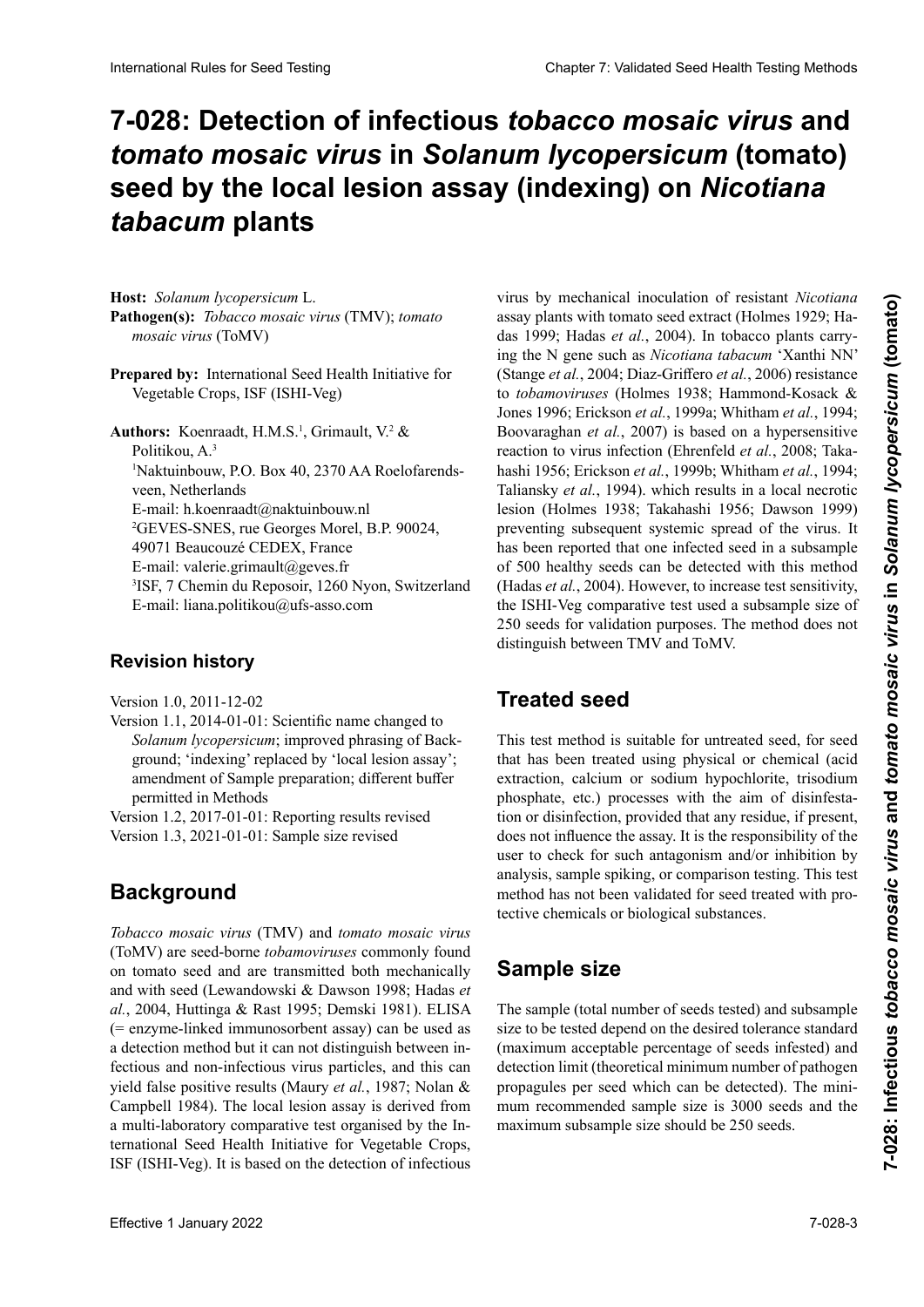## **Materials** materials maximum des sous-échantillons de 250 semences.<br>La taille maximum de 250 semences.

- Reference material: known TMV/ToMV-infected seeds, or prepared reference material (e.g. flour of pea seeds mixed with ground *Nicotiana* leaves infected with TMV/ToMV/pepper mild mottle virus (PM-MoV), or liquid extract of TMV/ToMV/PMMoV-infected leaves of solanaceous hosts)
- Balance: capable of weighing to the nearest 0.01 g
- n**H** meter: canable of being read to the nearest 0.1 nH ten *n* contraction of the extra ten *n* contraction of the extra ten *n* contract of the extra ten *n* contract of the extra ten *n* contract of the extra ten *n* contract of the extra ten *n* contract of the extra ten *n* meter: capable of being read to the nearest 0.1 pH *pH* meter: capable of being read to the nearest 0.1 pH unit unit
- **Automatic pip**<br>reoularly Automatic pipettes: check accuracy and precision romane piperes<br>regularly
- Material de referencia: se semina de referencia: se semiregaran*y*<br>Cuindou: 0.0 Ultre Tr **pHater:** e.g. only runda or hys regulari<sub>s</sub><br>Cuindou: 0,0, Ultro Turroy or Hyd **Grinder:** e.g. Ultra Turrax or Hydraulic press or equivalent equivalent
- **Tobacco plants:** resistant to all races of the pathogen for presente de la haria de semilla de semillas de la harina de la mezclada de arregea de la mezzlada de arregea de la mezzlada de la mezzlada de la mezzlada de la mezzlada de la mezzlada de la mezzlada de la mezzlada de la me rocal icsion assay (c.g. *Nicotiana tabacum T*rantin ToMV/*virus del moteado suave del pimiento* (PMMoV lini<br>Islam *titude et de la précisionne* local lesion assay (e.g. *Nicotiana tabacum* 'Xanthi NN')
- rborunuum powuer: e.g. 520 mesn gru powuer, **Carborundum powder:** e.g. 520 mesn grit powder,<br>Fisher Scientific or equivalent **Les plants de tabaca powder:** e.g. 320 mesh grit powder,
- **FISHET SCIENTIFE OF EQUIVALENT**<br>**Controlled greenhouse/growth chamber:** capable of operating/maintaining temperature at 20–25 °C

#### **Medidor de pH:** adecuado para leer con aproximación de unpie prep **Gesteuertes Gewächshaus/Pflanzeninkubationskamimpie preparatio**i **Serre/contrôlée/module climatique :** capable de fonc-**Sample preparation**

This can be done in advance of the assay.

It is vital to exclude any possibility of cross-contamination between seed samples. It is therefore essential to disinfect all surfaces, containers, hands etc. both before after handling each sample. This can be achieved by swabbing or spraying equipment and gloved hands with<br>an alkaline soap or equivalent and then rinsing with water<br>to remove residues. an alkaline soap or equivalent and then rinsing with water to remove residues. Clearly 2. Validierte Soustierte Processing ab 1. Januar 2022 Clearly ab 1. Januar 2022 Clearly ab the state of the Methoden zur Gültigierte Methoden zur Gültigierte Methoden zur Gültigierte Methoden zur Gültigierte Metho Chaos 7 Validard Searl Health Toring Mathos 1<br>
Matterial Searl Health Toring Mathos 1<br>
Matterial Searl Health Toring Mathos 2<br>
Matterial Searl Health Toring Theorem and the Constraint Health Theorem and Theorem and Theore Effective 1 distance of the problem of the problem of the solar states of the solar states of the solar states of the solar states of the solar states of the solar states of the solar states of the solar states of the sol and after handling each sample. This can be achieved by swabbing or spraying equipment and gloved hands with

- 1. Count the number of seeds in a known weight. Esti-<br>mate the thousand-seed weight (TSW) as: mate the thousand-seed weight (TSW) as:  $TSW = (weight of seeds / number of seeds) \times 1000$
- **Prepared size mo new, crean por-**<br>containers. 2. Based on the estimated TSW, weigh out subsamples<br>of the required size into new clean polythene bags or of the required size into new, clean polythene bags or experiment behavior of the Samen between the Samen best in the Samen between  $\frac{1}{2}$  suite of the Samen best in the Samen best in the Samen best in the Samen best in the Samen best in the Samen best in the Samen best in

#### **Methods** *<u>Andre Contamine, peser</u> les sous-échan-***</del>** nación cruzada entre las muestras de semillas. Por lo tanto,  $2.8$  Basierend auf dem ermittelten TKG, Teilproben der ermittelten TKG, Teilproben der ermittelten TKG, Teilproben der ermittelten TKG, Teilproben der ermittelten TKG, Teilproben der ermittelten TKG, Teilproben der ermit

 $C<sub>u</sub>$ itical control nointe que indicated by  $CCD$  $m_{\text{total}}$  como points are marcaled by  $\text{Cer}$ .  $\frac{d}{dx}$ erforderlichen Größe in die stadt bero $CD$ oder Component die march tille requise de veau<br>Critical control points are indicated by CCP.

- $m = m \times m$  se puede lografiando el puede lografia lografia lografia lografia lografia lografia lografia lografia lografia lografia lografia lografia lografia lografia lografia lografia lografia lografia lografia lografia lo 1. Extraction of virus from the seed<br>
1.1 Using a grinder grind seeds of a
- 1. Exuaction of virus from the security contains the last 1.1 Using a grinder, grind seeds of each subsample in the  $\frac{1}{2}$  come a grinual grinuage en agua para removerne in the PBS (phosphate buffered saline) seed extraction buffer at a rate of 4 ml per 100 seeds, or in an alternative ELISA buffer if the assay is performed after ELISA pre-screening (CCP).
- 1.2 Process seed extracts within 4 h after grinding or store them at 4 °C when the assay is performed after ELISA prescreening (CCP). them at  $4^{\circ}$ C when the assay is performed after ELISA.
- 2. Positive control (seeds or reference material)(CCP)
- 2.1 Choose one of the following listed positive controls and follow its preparation:
- i. follow procedure described in step 1.1 to extract virus from a known infested seed subsample, or<br>ii grind flour of nea seeds mixed with ground TMV/
- ii. grind flour of pea seeds mixed with ground TMV/ ToMV/PMMoV-infected *Nicotiana* leaves in seed extraction buffer (5 ml per 5 g), or in an alternative ELISA buffer if the assay is performed after ELISA processor a 4 °C cuando a 4 °C cuando a 4 °C cuando a 4 °C cuando a 4 °C cuando a 4 °C cuando a 4 °C cuando a 4 °C cuando a 4 °C cuando a 4 °C cuando a 4 °C cuando a 4 °C cuando a 4 °C cuando a 4 °C cuando a 4 °C cuando a
- iii. use liquid extract of TMV/ToMV/PMMoV-infectden soll (Republication of the Wildem State Charles of solanaceous hosts sufficiently diluted ed reaves of solutiaceals hosts sumereinty untitled<br>in PBS seed extraction buffer, or in an alternative  $\frac{m}{\mathbf{p}}$  $2.1$  ELISA bunci in the assay is performed and ELI- $\sum_{i=1}^{n}$  y prescreening (CCF). terial)<br>Eliopi  $\sum_{n=0}^{\infty}$ uszuwien ist eine der nachfolgende aufgelistet eine der nachfolgend auch  $\sum_{n=0}^{\infty}$  $\text{SP}$  prescreening (CCF). ELISA buffer if the assay is performed after ELI-ELISA bunch in the asset SA prescreening (CCP).  $\sum_{i=1}^{\infty}$  if the set of liquide description descriptions des hotes sola-
- regative control (seeds or seed extraction builer) negative col 3. Negative control (seeds or seed extraction buffer)
- 3.1 Follow procedure described in step 1.1 to extract virus Follow procedure described in step 1.1 to extract virus<br>from a known virus-free seed subsample or use seed  $\alpha$ ii. molecular una mezcla de semillas de semillas de semillas de arveextraction buffer. Mischen erbsenmehlenem Erbsenmehl mit zer raction buffer. extraction buffer.
- ical lesion assay (mechanical inoculation of plants) leal lesion assay (mechanical inoculation of plants) 4. Local lesion assay (mechanical inoculation of plants)
- 4.1 Grow tobacco plants known to be resistant to all races 4.1 Grow tobacco plants known to be resistant to all races<br>of TMV or ToMV (e.g. *Nicotiana tabacum* 'Xanthi NN') in small pots, at  $20-25$  °C and under sufficient light intensity.
- 4.1.1 Choose plants at the growth stage with 4–5 true leaves (6–7 weeks after seed sowing). Do not use old or flowering plants (CCP). old or flowering plants (CCP).
- 4.1.2 Dust two (nearly) fully expanded consecutive 4.1.2 Dust two (nearly) fully expanded consecutive leaves of each of two plants with carborundum powder such that there is a very fine layer on the leaf surface (CCP).
- 4.2 Inoculate each seed extract on each dusted leaf of the two plants, going across the entire surface. Do not use the primary leaf (oldest true leaf)(CCP).
- 4.2.1 Place a drop of inoculum  $(100 \mu l)$  onto the leaf.<br>Smear the drop with fingers, wearing plastic gloves<br>or plastic finger tips on the leaf surface with con-Smear the drop with fingers, wearing plastic gloves or plastic finger tips, on the leaf surface with con- $\frac{1}{2}$  stant but slight pressure (CCP).
- 4.2.2 Inoculate positive and negative controls in a similar manner as the seed subsamples. manner as the seed subsamples.<br>
4.2 Dince the glotte with top water a few minutes often
- *that the seed substitution*. 25 °C y bajo suficiente intensidad de luz. manner as are seen sacsampres  $\frac{1.5 \text{ Rmpc}}{400 \text{ Nm}}$ 4.3 Rinse the plants with tap water a few minutes after incontation inoculation.
- 5. Incubation.
- $\frac{1}{4}$  +  $\frac{1}{4}$  +  $\frac{1}{4}$  +  $\frac{1}{6}$  =  $\frac{7}{4}$  =  $\frac{1}{4}$  +  $\frac{20}{4}$  =  $\frac{25}{4}$  =  $\frac{1}{4}$  +  $\frac{1}{4}$ abaix dix plants for  $J = 7$  days, at  $20 - 2J$  C with at  $\frac{1}{2}$  h of light (CCP).  $A_{\text{total}}$  and  $A_{\text{total}}$  and  $A_{\text{total}}$  of  $A_{\text{total}}$  and  $A_{\text{total}}$  and  $A_{\text{total}}$  and  $A_{\text{total}}$ 5.1 Incubate the plants for 5–7 days, at 20–25 °C with at
- 0. Examination of piants<br>6.1.2 Februar con political con political contractorum dos hojas dos hojas dos hojas dos hojas dos hojas dos h 6. Examination of plants
- amme plants for the development of typical necrol-Examine plants for the development of typical necrot-<br>ic lesions on the inoculated leaves by comparing with the positive and negative control (CCP). Record the number of developed necrotic lesions (CCP). entwickelten aufeinanderfolgenden Blättern bei zwei tiers en plants en plants<br>6.1 Examination of plants both constants of typical necrot-<br>6.1 Examine plants for the development of typical necrot-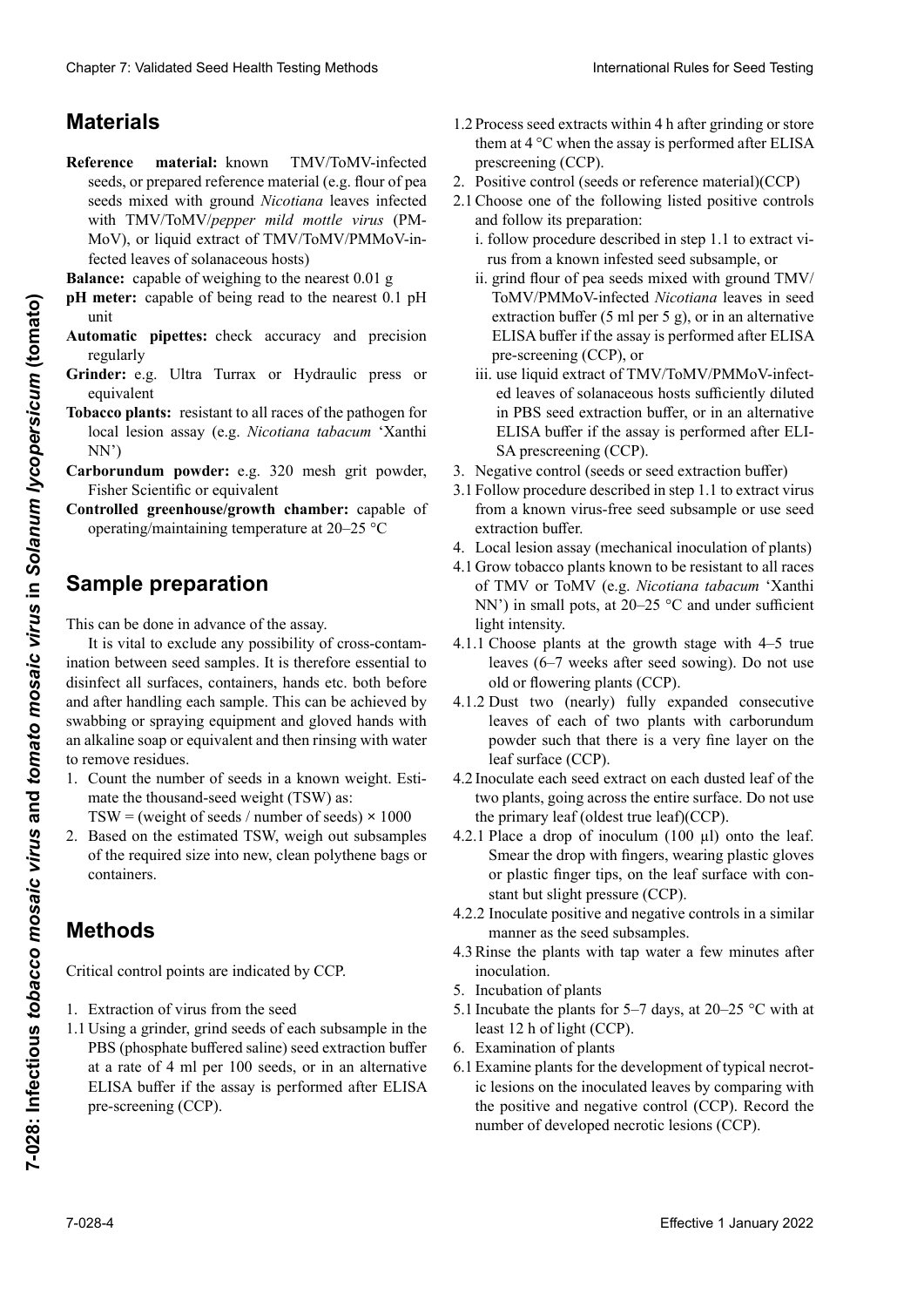# **General methods**

- Grinding of seeds: A grinder that can be cleaned thoroughly (e.g. Ultra Turrax) or extraction bags (e.g. Universal, Art. No. 430100 from Bioreba) in con-<br>iunction with a suitable grinder (e.g. Hydraulic press. junction with a suitable grinder (e.g. Hydraulic press, Research Electronic Control) should be used to avoid  $\frac{1}{2}$  cross-contamination between samples during the grinding step.  $\mathcal{C}$  enjugar las plantas con agua del grifo, un os minutos minutos minutos minutos minutos minutos minutos minutos minutos minutos minutos minutos minutos minutos minutos minutos minutos minutos minutos minutos minuto  $\frac{1}{2}$ .3 Abspulent mit Leitungswasser einige Mi-Research Electronic Control) should be used to avoid<br>cross-contamination between samples during the<br>prinding step. cross-contamination between samples during the
- Reporting results: The result of a seed health test **Subation der Pressures.** The result of a seed health test should indicate the scientific name of the pathogen detected and the test method used. When reported on execute and the test method asea. When reported on 6. Evaluación de las plantas 6. Untersuchung der Pflanzen Determinations'. an ISTA Certificate, results are entered under 'Other<br>Determinations'

The report must indicate the number of seeds tested. ne le la seu est marcade une number of secas desida.  $\overline{\text{m}}$  die case of a hegative result (pathogen not detected in any subsample), the results must be reported as 'not<br>detected'. r ne report must mureate the number of secus tested. In the case of a negative result (pathogen not detected detected'.

detected.<br>In the case of a positive result, the report must indital number tested. cate the number of positive subsamples out of the to-

#### **Molienda de las semillas:** Se debe usar un molinillo que **Quality assurance Quality assurance**

#### bolsas de extracción (ej. Universal, Art. N° 430100 de **Specific training** Le rapport doit indiquer le nombre de semences testées.

test should be only performed by persons who have This test should be only performed by persons who have<br>been trained in virological methods or under the direct supervision of someone who has.

## **Critical control points (CCP) Assurance qualité**

• If the local lesion assay is performed after ELISA prescreening, it has to be shown that local lesions can be obtained with the alternative buffer equivalent to PBS (Steps 1.1, 2.1.ii, 2.1.iii). Seed extracts and positive and negative controls must be stored at  $4^{\circ}$ C until the assay begins. It is strongly recommended that the local lesion assay after ELISA testing be done as soon Im Falle many multi-many continuous of the local lesion as-<br>as possible. The final results of the local lesion asas possible. The final results of the focal results say must be validated through comparison to results pared and stored under the same condi-<br> **Auracco** it is recommended to **proper** and controls at the same time (Step 1.2). If a labora-<br>the same time ELISA at the same time the same relation between ELISA responses and the number of shown by both controls which will have been prepurpose, it is recommended to prepare seed extracts<br>and controls at the same time (Stan 1.2). If a labore tory routinely uses ELISA as a pre-screen, the cor-<br>tory routinely uses ELISA as a pre-screen, the corsilowit by both controls which will have been prepared and stored under the same conditions. For this blancations Rate for Seed Festive 2000 Chapter 7. Velocal Seed Festive Postin Festival Second International Rate Control in the second international Chapter 1. Control in the second international Chapter 1. The control in

lesions in the assay should be well established for the tablish whether the storage of samples has influenced<br>the assay results. the assay results. lesions in the assay should be well established for the routinely used reference material. This will further es-

- Depending on the kind of reference material, adjust its quantity to induce the development of countable local<br>lesions on the leaves (Stens 2.1.ii, 2.1.iii). lesions on the leaves (Steps  $2.1$ .ii,  $2.1$ .iii). quantity to induce the development of countable local<br>lesions on the leaves (Steps 2.1.ii, 2.1.iii).<br>The grinding of the flour reference material into fine<br>particles must be done to ensure the efficacy of virus
- particles must be done to ensure the efficacy of virus nes locales tan propies du test.<br>extraction (Step 2.1.ii). • The grinding of the flour reference material into fine
- $\overrightarrow{a}$  and  $\overrightarrow{a}$  arough stage of plants for the mechanical inoculation is the 4–5 true leaves stage (Fig. 1). Old or flowering plants have a strongly reduced sensitivity<br>to virus infection (Bedmanshlan, et al., 2008) which to virus infection (Padmanabhan *et al.*, 2008) which<br>influences the number of local legions on incoulated influences the number of local lesions on inoculated minendes inclusions of rocal resions on modulated leaves (Takahashi, 1972) and therefore should not be  $\frac{1}{N}$  mismo  $\frac{1}{N}$  mismo tiempo (Paso 1.2).  $rac{u}{u}$  watching of plants the day before inoculation will chould leave with high turgor (Step  $4.1.1$ ). extraction (Step 2.1.ii).<br>The optimal growth stage of plants for the mechanical<br>inoculation is the 4.5 true leaves stage (Eig. 1). Old  $z = \frac{1}{N}$ . We have  $\frac{1}{N}$  and therefore should not be useu, watering of plants the day before modulation • The optimal growth stage of plants for the mechanical  $\frac{1}{2}$  traction du  $\frac{1}{2}$ . used. Watering of plants the day before inoculation will ensure leaves with high turgor (Step 4.1.1).
- While the reaves with high turgor (step 4.1.1).<br>Leaves should be dusted with the appropriate quantity Leaves should be dusted with the appropriate quantity<br>of carborundum powder (Step 4.1.2).
- or caroorunaum powder (step  $4.1.2$ ).<br>• The oldest true leaf must not be used since it is different in shape, texture and thickness and thus less sensitive (Step 4.2). tive (Step 4.2).
- Smearing of the extract on the leaf surface should be performed with gentle finger movements with constant but slight pressure but avoiding leaf damage. Inoculation of leaves should be performed by wearing gloves and/or plastic finger tips which should be changed between subsamples. Hands should be cleaned thoroughly between samples with an alkaline soap or equivalent and then rinsed with water to remove soap residues (Step 4.2.1). be changed between subsamples. Hands should be cleaned thoroughly between samples with an alkaline soap or equivalent and then rinsed with water to re-
- The sensitivity of the test is reduced significantly under suboptimal incubation conditions of plants: too<br>high temperature (Whitham et al., 1994; Ordog et al., high temperature (Whitham *et al.*, 1994; Ordog *et al.*, 2002; Dijkstra et al., 1977) or insufficient light (Matthews, 1991)(Step 5.1). Especially the temperature is thews,  $1991$ )(Step 5.1). Especially the temperature is<br>a critical factor for the validity of the test and should a critical factor for the validity of the test and should be monitored closely. Hypersensitive reaction of tobacco plants is not expressed at temperatures higher than 28 °C (Samuel, 1931; Kiraly *et al.*, 2008; Taka-<br>hashi 1975; Weststein, 1981; Padgett *et al.*, 1997; hashi, 1975; Weststeijn, 1981; Padgett et al., 1997; Dawson, 1999). Therefore, the test could be less sen-<br>citize in groombouses during the summer ported be put est court of the contract of the contract of the summer period, be-<br>sitive in greenhouses during the summer period, bestate in greenhouses daring the sammer period, be<br>cause of too high temperatures.
- vause of too night temperatures.  $d = \frac{d}{d}$  considering of the leaves is significantly reduced by the presence of downy mildew in the tobacco<br>by the presence of downy mildew in the tobacco plants. Plants must be free of pathogens, and no vis-<br> $\ddot{B}$ ible symptoms must be present (Koenraadt H., pers.  $\text{comm.}$ ). • The sensitivity of the leaves is significantly reduced<br>by the presence of downy mildew in the tobacco  $\text{comm.}$ ). teil. 1981 ; Padagett i Padagett i Padagett i Padagett i Padagett et al., 1997 ; Dawsdon, 1999). Par conséquent<br>1997 : Padagett et al., 1997 ; Padagett i Padagett et al., 1997 ; Padagett et al., 1998 ; Padagett et al., 199 comm.).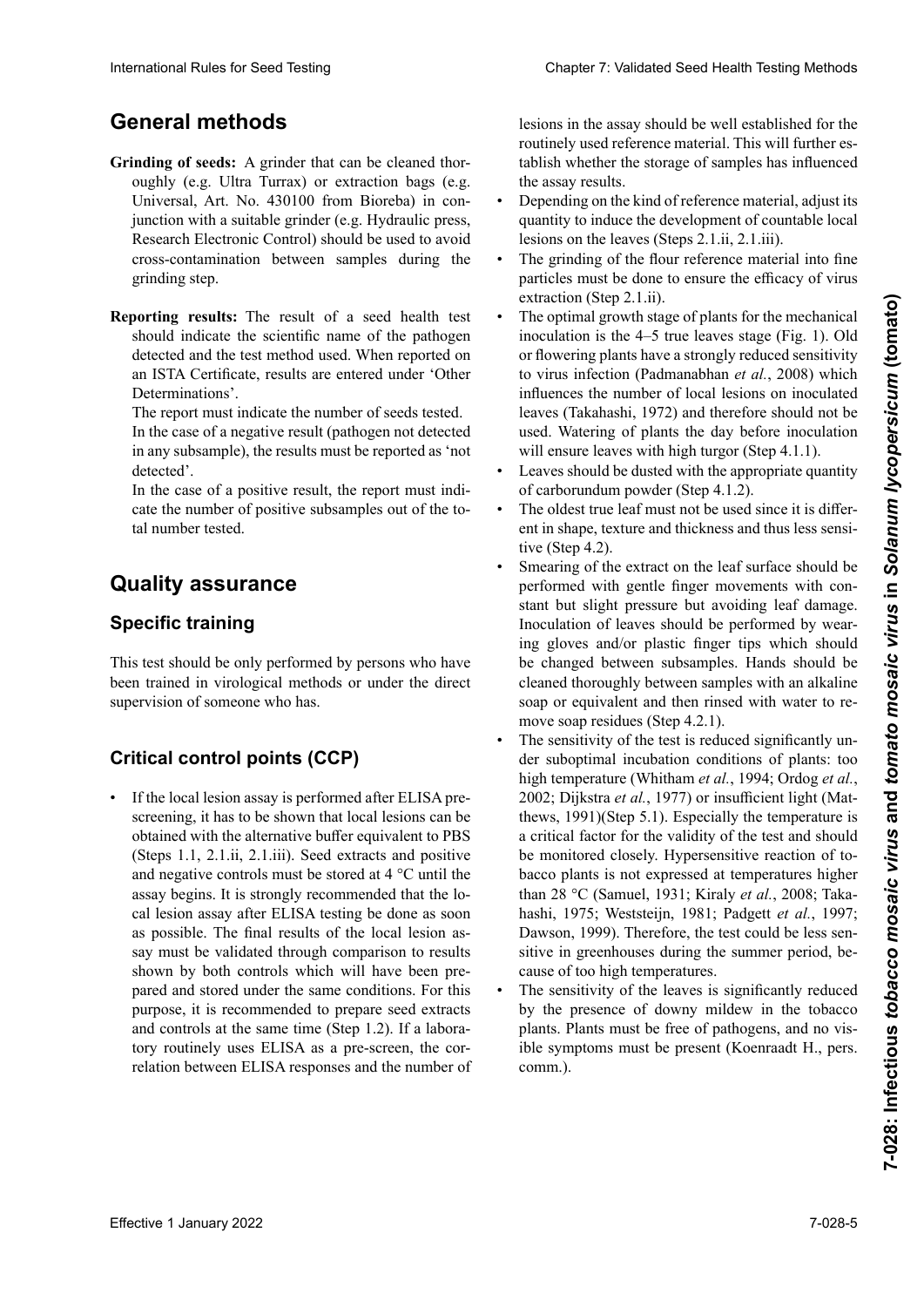



**Plant 1.** Too small. **Example 2.** Usable but relatively small leaves.



**Plant 3.** Usable plant.







**Plant 4.** Usable. **A comparent property of Plant 5.** Plant too old. **Plant 6.** Plant too old and in regenerative phase.

**Figure 1.** Overview of *Nicotiana tabacum* 'Xanthi NN' plants at different growth stages (CCP)(two pictures per plant; pot diameter: 14 cm).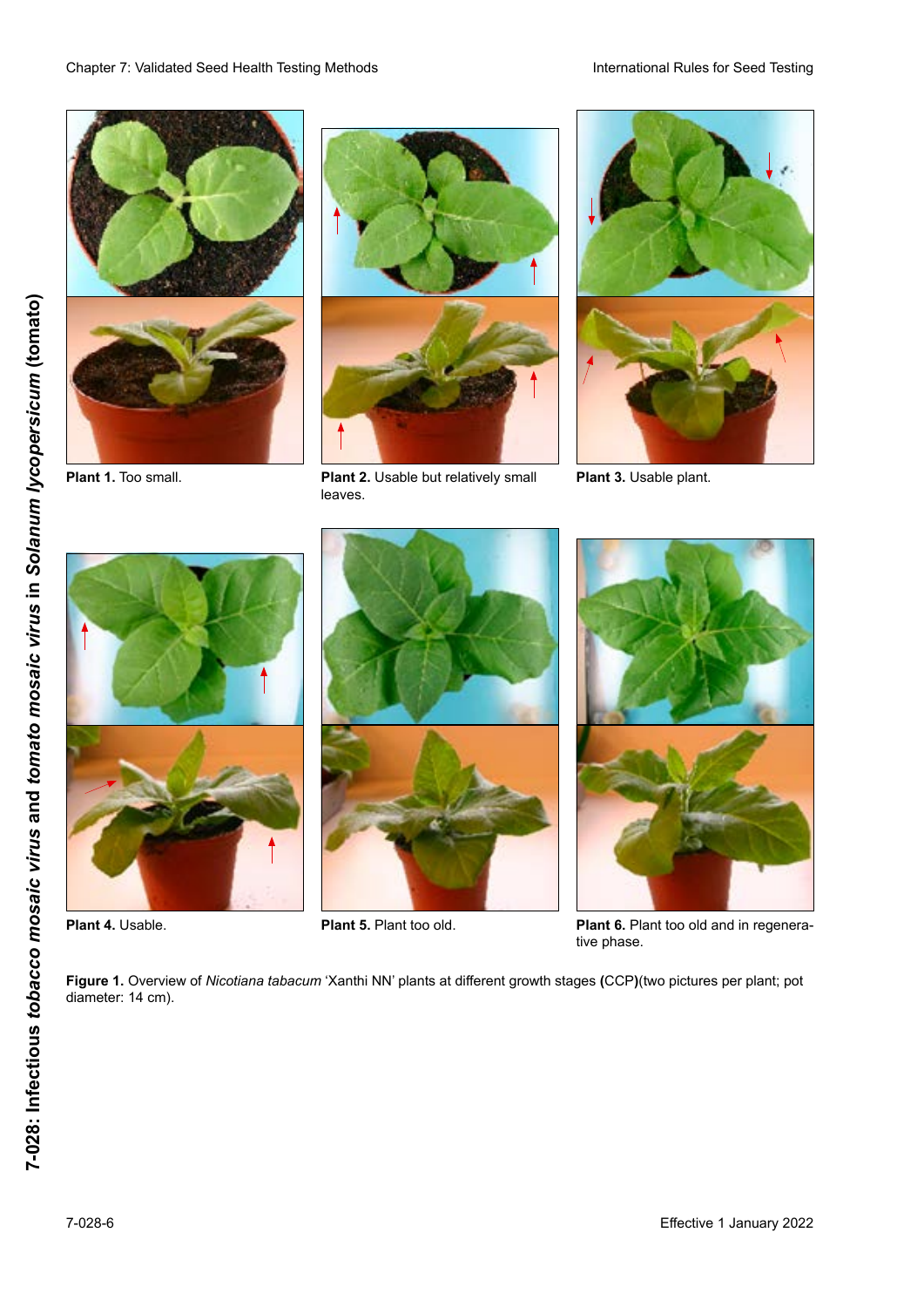

**Figure 2.** Local lesions on leaves of *Nicotiana tabacum Nicotiana tabacum* 'Xanthi NN'. 'Xanthi NN' Pflanzen. plant. **Figura 3.** Lesiones locales en hojas de plantas de **Abb. 3.** Lokalläsionen auf Blättern von *Nicotiana tabacum tabacum* 'Xanthi NN'.**Figure**  Lésions locales sur feuilles de plantes *Nicotiana* Local lesions on leaves of *Nicotiana tabacum*



*Nicotiana tabacum* 'Xanthi NN'. 'Xanthi NN' Pflanzen. *tabacum* 'Xanthi NN' plants.

The use of both positive and negative controls is very important to validate the result. When a relatively high number of local lesions are observed, a comparison with the positive and negative controls will read-<br>ilv confirm that most, if not all, of the virus lesions ily confirm that most, if not all, of the virus lesions are authentic (Step 6.1). However, in cases where the number of lesions for a sample is low, it can be confirmed that a lesion was caused by a virus infection and not by an artefact (from the mechanical inoculation, use of pesticides, etc.). Cut out the suspect le-<br>sion crush it in a small amount of the seed extraction sion, crush it in a small amount of the seed extraction buffer and inoculate two leaves of two assay plants rature and de confirmer the confirmer confirmer de confirmer de confirmer de confirmer de confirmer de confirmer de confirmer de confirmer de confirmer de confirmer de confirmer de confirmer de confirmer de confirmer de co cient amounts of infectious virus to produce multiple<br>lesions in this confirmation test (Hadas, 1999). de table table de table de patógenos de produce manipre y no deben presentar síntomas visibles (Koenraadt H., firmed that a lesion was caused by a virus infection<br>and not by an artefact (from the mechanical inocula-<br>tion, use of pesticides, etc.). Cut out the suspect letrette unterte von Mehrtau and Mehrtau and Mehrtau deutlich verriegten verriegten verriegten verriegten verriegt. Die der aufgeben zu der die eine verriegten verriegten verriegten verriegten. Die der aufgeben zu der die ei lesions in this confirmation test (Hadas, 1999). • The use of both positive and negative controls is very important to validate the result. When a relatively high number of local lesions are observed, a comparison with the positive and negative controls will readare authentic (Step 6.1). However, in cases where the<br>number of lesions for a sample is low, it can be con-<br>firmed that a lesion was caused by a virus infection<br>and not by an artefact (from the mechanical inocula-Material Devel of See Technique Counter and the control of the state of the state of the state of the state of the state of the state of the state of the state of the state of the state of the state of the state of the st number of lesions for a sample is low, it can be conand not by an artefact (from the mechanical inocula-

#### **Media and solutions Medien und Lösungen Milieux et solutions Media and solutions**

## **Buffer de extracción de semillas gepufferte Salzlösung [PBS] pH 7.2–7.4) Tampon d'extraction de semences Seed extraction buffer (phosphate buffered saline [PBS] pH 7.2–7.4)**

**fosfato [PBS] pH 7,2–7,4)**  $N$ **a**<sub>2</sub> $H$ **PO**<sub>4</sub>**:** 1.15 g/l **KH<sub>2</sub>PO<sub>4</sub>:** 0.2 g/l **Distilled/deionised water:** 1000 ml **NaCl:** 8.0 g/l **NaCl:** 8.0 g/l

#### **Preparación Préparation Preparation** 1. Einwiegen aller Komponenten in ein geeignetes

- 1. Weigh out all ingredients into a suitable container.
- 1. Pesar todo un regionemo mo a sanadre contamer.  $2.$  Agua 1000 ml of distilada defonsed water and dis- $\frac{1}{2}$   $\frac{1}{4}$   $\frac{1}{4}$   $\frac{1}{4}$  $2. A$  J  $1000$  ml of  $4$ istilliertem and the  $\frac{1}{2}$ zielt zu werden Wasser und der mischen waren and ens solve ingledien.<br>Cl = 1 d = TT 1. Peser tous les ingrédients du contracte containées 2. Add 1000 ml of distilled/deionised water and dissolve ingrédients. solve ingredients.
- $3.$  Verica and pH with a pH meter and adjust  $\pi$ necess  $3.$  Check the pH-with a pH-meter and adjust  $\overline{\text{H}}$  $\frac{1}{4}$   $\frac{1}{21}$   $\frac{121}{6}$   $\frac{2}{3}$   $\frac{15}{15}$   $\frac{1}{6}$   $\frac{15}{15}$ 3. Check the pH with a pH meter and adjust if necessary.
- 4. Autoclave at  $121$  °C, 15 p.s.f. for 15 min. 4. Autoclave at 121 °C, 15 p.s.i. for 15 min.

#### **Storage Lagerung Storage**

Store buffer at  $5 \pm 4$  °C. Use within a month after preparation. Store buffer at 5  $\pm$ 4 °C. Use within a month after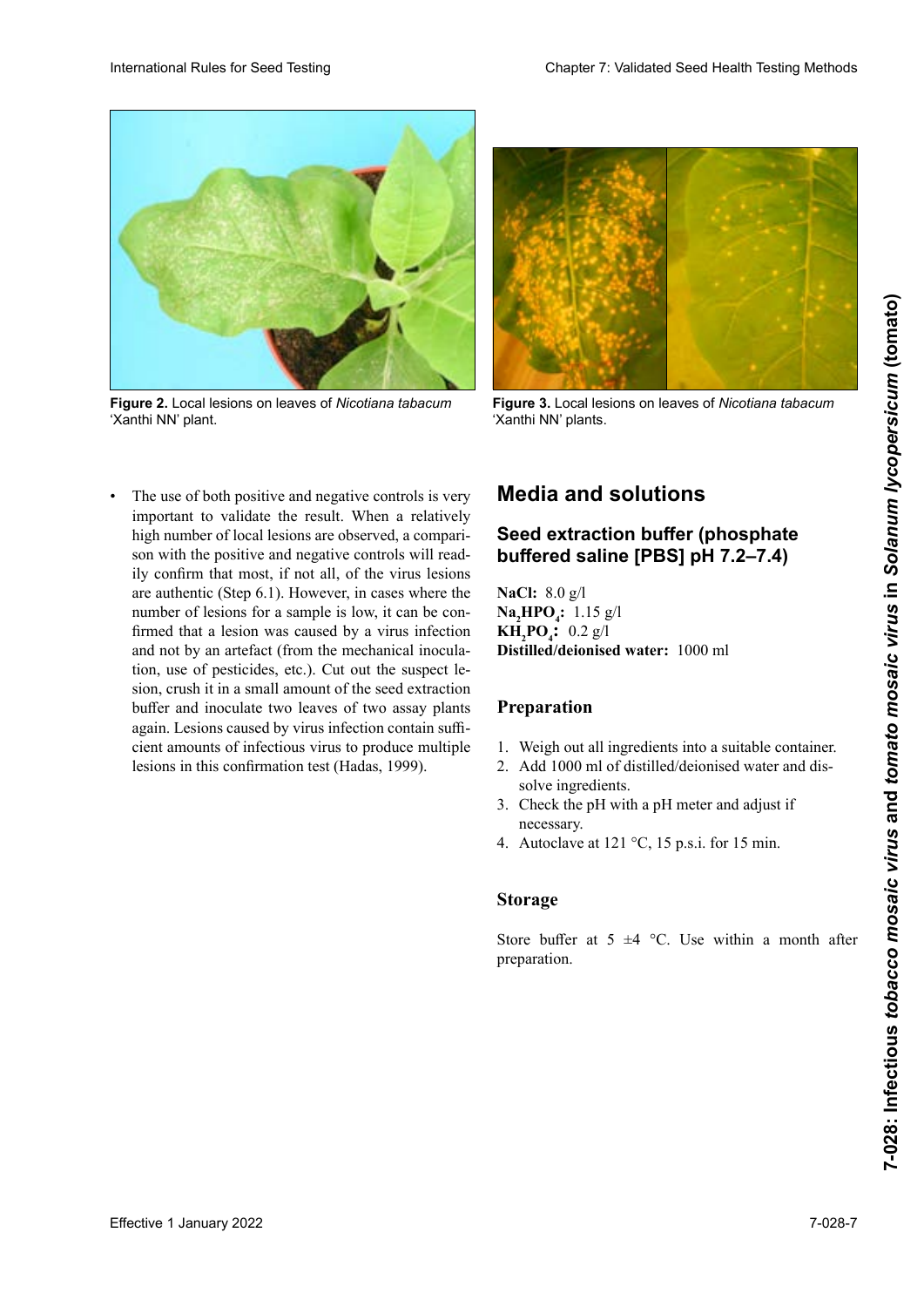## ${\sf References}$

- Boovaraghan, B., Cawly, J., Angel, C., Zhang, Z., Palanichelvam, K., Cole, A. & Schoelz, J. (2007). Silencing of the *N* family of resistance genes in *Nicotiana edwardsonii* compromises the hypersensitive response to *tobamoviruses*. *Molecular Plant-Microbe Interactions*, **20,** 1262–1270.
- Dawson, W. O. (1999). *Tobacco mosaic virus* virulence and avirulence. *Philosophical Transactions of the Royal Society of London B*, **354,** 645–651.
- Demski, J. W. (1981). *Tobacco mosaic virus* is seed borne in pimiento peppers. *Plant Disease*, **65,** 723–724.
- Diaz-Griffero, F., Espinoza Cancino, C., Medina Arevalo, C. & Arce-Jonhson, P. (2006). Expression of the crucifer-infecting TMV-Cg movement protein in tobacco plants complements in *trans* a TMV-U1 trafficking-deficient mutant. *Biology Resistance*, **39,**  269–279.
- Dijkstra, J., Bruin, G. C. A., Burgers, A. C., Van Loon, L. C., Ritter, P., Van de Sanden, P. A. C. M. & Wieringa-Brants, D. H. (1977). Systemic infection of some *N*-gene-carrying *Nicotiana* species after inoculation with *tobacco mosaic virus*. *Netherlands Journal of Plant Pathology*, **83,** 41–59. *Interactions, 20, 1262–1270.*<br> *Newrom, W. O. (1999). Tobacco mosaic virus virule*<br>
and avirulence. *Philosophical Transactions of*<br> *Royal Society of London B*, **354**, 645–651.<br>
mski, J. W. (1981). *Tobacco mosaic virus*
- Ehrenfeld, N., Gonzalez, A., Canon, P., Medina, C., Perez-Acle, T. & Arce-Johnson, P. (2008). Structure-function relationship between the *tobamovirus* TMV-Cg coat protein and the HR-like response. *Journal of General Virology*, **89,** 809–817. *Virology,* **89,** 809–817.
- Erickson, F. L., Dinesh-Kumar, S. P., Holzberg, S., Ustach, C. V., Dutton, M., Handley, V., Corr, C. & Bakker, B. J. (1999a). Interactions between *tobacco mosaic virus virus*  and the tobacco *N* gene. *Philosophical Transactions of the Royal Society of London Biological Sciences*, **354,**  653–658. Effective 1 January 2022 **and 2022 in**   $\frac{d}{dx}$  **b**  $\frac{d}{dx}$  **b**  $\frac{d}{dx}$  **b**  $\frac{d}{dx}$  **b**  $\frac{d}{dx}$  **b**  $\frac{d}{dx}$  **c**  $\frac{d}{dx}$  **b**  $\frac{d}{dx}$  **b**  $\frac{d}{dx}$  **c**  $\frac{d}{dx}$  **b**  $\frac{d}{dx}$  **c**  $\frac{d}{dx}$  **c**  $\frac{d}{dx}$ 
	- Erickson, L. F., Holzberg, S., Calderon-Urea, A., Handley, V., Axtell, M., Corr, C. & Baker, B. (1999b). The helicase domain of the TMV replicase proteins induces the *N*-mediated defence response in tobacco. *The Plant Journal*, **18,** 67–75. *the Royal Society of London Biological Sciences,*<br>653–658.<br>
	ckson, L. F., Holzberg, S., Calderon-Urea, A., Hanv, X., Axtell, M., Corr, C. & Baker, B. (1999b).<br>
	helicase domain of the TMV replicase proteins ind<br>
	the *N*-me
	- Hadas, R. (1999). A report of comparative test for *tobamoviruses* in tomato seeds. ISHI-Veg Research Report 1-1999-Tomato-Tobamo. Nyon, Switzerland: International Seed Federation.
	- Hadas, R., Pearlsman, M., Gefen, T., Lachman, O., Hadar, E., Sharabany, G. & Antignus, Y. (2004). Indexing system for *tomato mosaic virus* (ToMV) in commercial tomato seed lots. *Phytoparasitica*, **32** (4), 421–424.
	- Hammond-Kosack, K. E. & Jones, J. D. G. (1996). Resistance gene-dependent plant defense responses. *The Plant Cell*, **8,** 1773–1791.
	- Holmes, F. O. (1929). Local lesions in tobacco mosaic. *Botanical Gazette (Chicago)*, **87,** 39–55.
	- Holmes, F. O. (1938). Inheritance of resistance to tobaccomosaic disease in tobacco. *Phytopathology*, **28,** 553– 561.
- Huttinga, H. & Rast, A. T. B. (1995). *Tomato mosaic tobamovirus*. In *Viruses of Plants* (eds. Brunt, A. A., Crabtree, K., Dallwitz, M. J., Gibbs, A. J. & Watson, L.), pp. 1302–1304, CAB International, Wallingford, UK.
- Kiraly, L., Hafez, Y. M., Fodor, J. & Kiraly, Z. (2008). Suppression of *tobacco mosaic virus*-induced hypersensitive-type necrotization in tobacco at high temperature is associated with downregulation of NADPH oxidase and superoxide and stimulation of dehydroascorbate reductase. *Journal of General Virology*, **89,** 799–808. Guarter 7. Validierte Escalis Territo Neumannia (Europa III. A. B. Carl T. H. B. Carl T. H. G. Carl T. H. G. Carl T. H. G. Carl T. H. G. Carl T. H. G. Carl T. H. G. Carl T. H. G. Carl T. H. G. Carl T. H. G. Carl T. H. G. Cheap 7 Valdard See Irelaid and their pairs and the third in the state of the basis of the state of the state of the state of the state of the state of the state of the state of the state of the state of the state of the Chapters. Seed Health Testing Methods 1997–1998. **Phytopathology, Phytopathology, Phytopathology, Phytopathology, Phytopathology, Phytopathology, Phytopathology, Phytopathology, Phytopathology,** *Virology* 
	- Lewandowski, D. J. & Dawson, W. O. (1998). *Tobamoviruses*. In *Encyclopedia of Virology*, 2nd edition (eds. A. Granoff & R. G. Webster), vol. 3, 1780–1783, Academic Press, Inc., New York, N.Y.
	- Matthews, R. E. F. (1991). *Plant Virology*, 3rd ed., Academic Press, Inc., New York, N.Y.
	- Maury, Y., Bossennec, J. M., Boudazin, G., Hampton, R. O., Pietersen, G. & Maguire, J. (1987). Factors influencing ELISA evaluation of transmission of *pea seed-borne mosaic virus* in infected pea seed: seed-group size and seed decortication. *Agronomie*, **7,** 225–230.
	- Nolan, P. A. & Campbell, R. N. (1984). *Squash mosaic virus* detection in individual seeds and seed lots of cucurbits by enzyme-linked immunosorbent assay. *Plant Disease*, **68,** 971–975.
	- Ordog, S. H., Higgins, V. J. & Vanlerberghe, G. C. (2002). Mitochondrial alternative oxidase is not a critical component of plant viral resistance but may play a role in the hypersensitive response. *Plant Physiology*, 129, 1858–1865.
	- Padgett, H. S. Watanabe, Y. & Beachy, R. N. (1997). Identification of the TMV replicase sequence that activates the *N* gene-mediated hypersensitive response. *Molecular Plant-Microbe Interactions,* **6,** 709–715. the *Interactions*,
	- Padmanabhan, M. S., Kramer, S. R., Wang, X. & Culver, J. N. (2008). *Tobacco mosaic virus* replicase-auxin/ indole acetic acid protein interactions: reprogramming the auxin response pathway to enhance virus infection. *Journal of Virology,* **82,** 2477–2485. *Virology*, **82,** 2477–2485.
	- Roberts, S. J., Phelps, K., Taylor, J. D. & Ridout, M. S. (1993). Design and interpretation of seed health assays. In *Proceedings of the First ISTA Plant Disease Committee Symposium on Seed Health Testing, Ottawa, Canada* (ed. J. W. Shephard), pp. 115–125, Agriculture Canada, Ottawa, Canada.
	- Samuel, G. (1931). Some experiments on inoculating methods with plant viruses and on local lesions. *Annals of Applied Biology,* **18,** 494–507. *Biology*, **18,** 494–507.
	- Stange, C., Matus, J. T., Elorza, A. & Arce-Johnson, P. (2004). Identification and characterisation of a novel *tobacco mosaic virus* resistance *N* gene homologue in *Nicotiana tabacum* plants. *Functional Plant Biology,* plants. *Plant Biology*, **31** (2), 149–158.